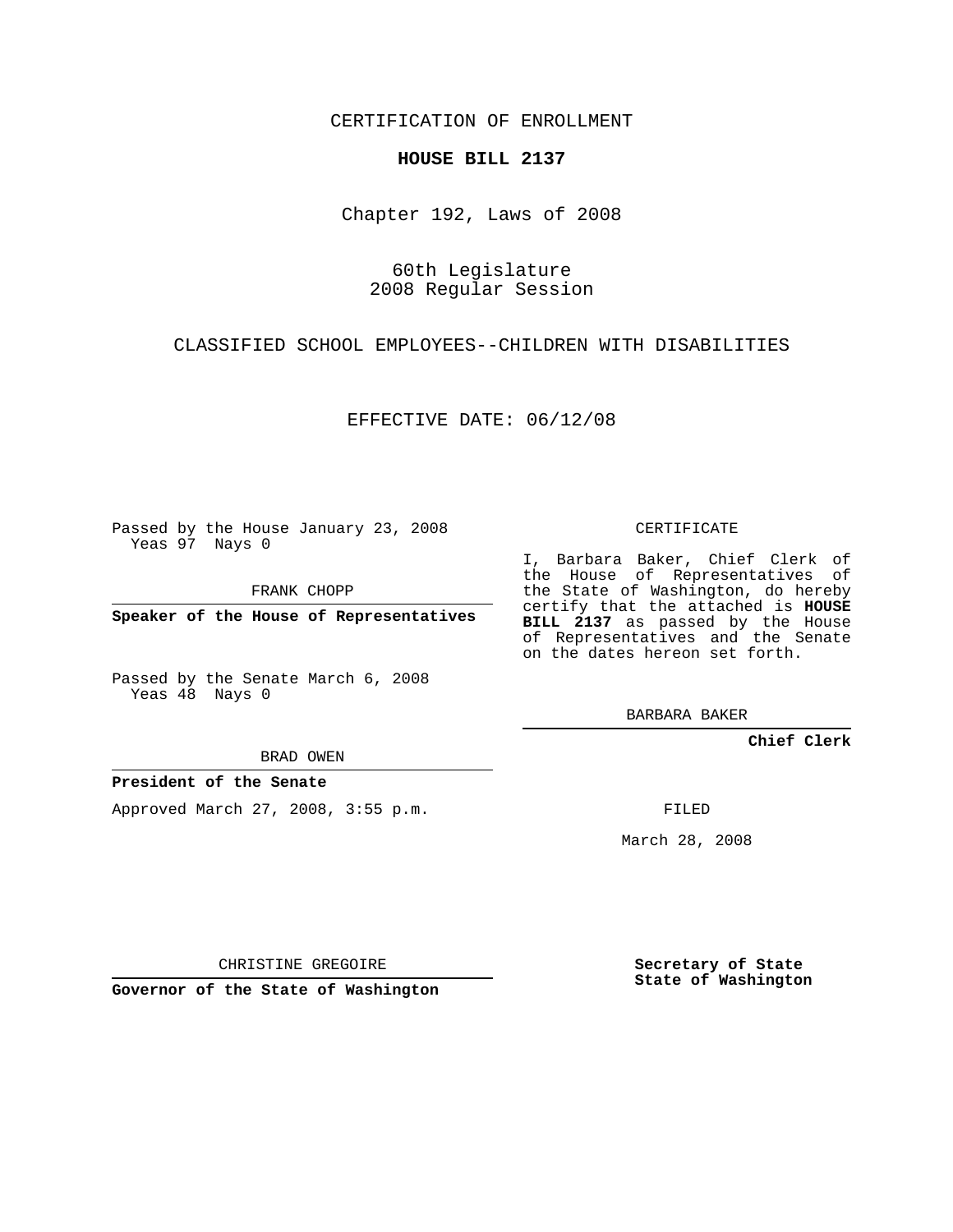## **HOUSE BILL 2137** \_\_\_\_\_\_\_\_\_\_\_\_\_\_\_\_\_\_\_\_\_\_\_\_\_\_\_\_\_\_\_\_\_\_\_\_\_\_\_\_\_\_\_\_\_

\_\_\_\_\_\_\_\_\_\_\_\_\_\_\_\_\_\_\_\_\_\_\_\_\_\_\_\_\_\_\_\_\_\_\_\_\_\_\_\_\_\_\_\_\_

Passed Legislature - 2008 Regular Session

## **State of Washington 60th Legislature 2008 Regular Session**

**By** Representatives Wallace, Skinner, Kagi, Hankins, Roberts, Chase, Kenney, Moeller, Simpson and Santos

Read first time 02/09/2007. Referred to Committee on Education.

 1 AN ACT Relating to allowing certificated and classified school 2 employees' children with disabilities to enroll in the district where 3 the employee is assigned; and amending RCW 28A.225.225 and 28A.225.270.

4 BE IT ENACTED BY THE LEGISLATURE OF THE STATE OF WASHINGTON:

 5 **Sec. 1.** RCW 28A.225.225 and 2003 c 36 s 1 are each amended to read 6 as follows:

 (1) Except for students who reside out-of-state, a district shall accept applications from nonresident students who are the children of full-time certificated and classified school employees, and those children shall be permitted to enroll:

11 (a) At the school to which the employee is assigned;  $((\theta \cdot \mathbf{r}))$ 

12 (b) At a school forming the district's K through 12 continuum which 13 includes the school to which the employee is assigned; or

14 (c) At a school in the district that provides early intervention 15 services pursuant to RCW 28A.155.065 or preschool services pursuant to 16 RCW 28A.155.070, if the student is eligible for such services.

- 17 (2) A district may reject applications under this section if:
- 18 (a) The student's disciplinary records indicate a history of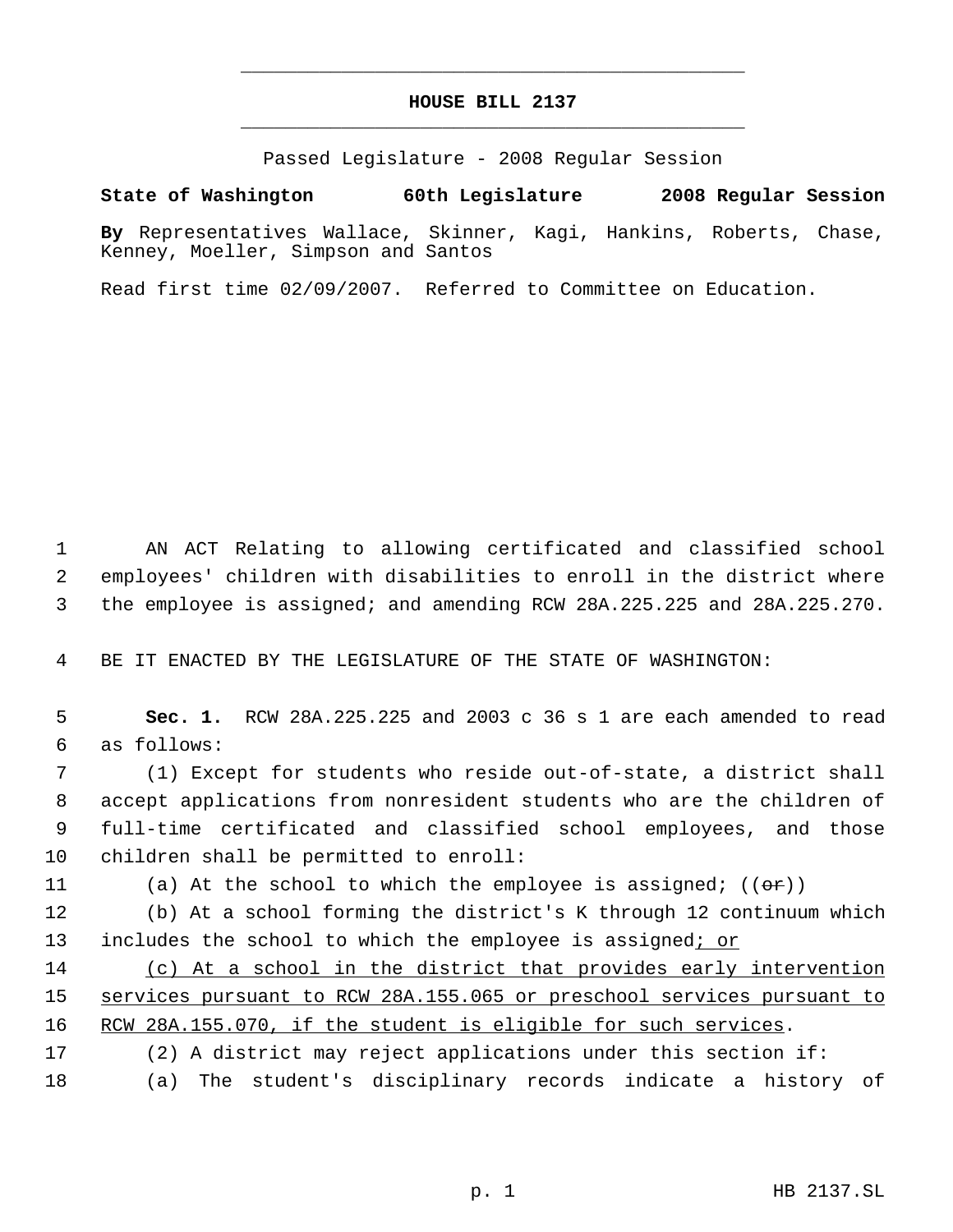convictions for offenses or crimes, violent or disruptive behavior, or gang membership;

 (b) The student has been expelled or suspended from a public school for more than ten consecutive days. Any policy allowing for readmission of expelled or suspended students under this subsection (2)(b) must apply uniformly to both resident and nonresident applicants; or

 (c) Enrollment of a child under this section would displace a child who is a resident of the district, except that if a child is admitted under subsection (1) of this section, that child shall be permitted to remain enrolled at that school, or in that district's kindergarten through twelfth grade continuum, until he or she has completed his or her schooling.

 (3) Except as provided in subsection (1) of this section, all districts accepting applications from nonresident students or from students receiving home-based instruction for admission to the district's schools shall consider equally all applications received. Each school district shall adopt a policy establishing rational, fair, and equitable standards for acceptance and rejection of applications by June 30, 1990. The policy may include rejection of a nonresident student if:

 (a) Acceptance of a nonresident student would result in the district experiencing a financial hardship;

 (b) The student's disciplinary records indicate a history of convictions for offenses or crimes, violent or disruptive behavior, or gang membership; or

 (c) The student has been expelled or suspended from a public school for more than ten consecutive days. Any policy allowing for readmission of expelled or suspended students under this subsection (3)(c) must apply uniformly to both resident and nonresident applicants.

 For purposes of subsections (2)(a) and (3)(b) of this section, "gang" means a group which: (i) Consists of three or more persons; (ii) has identifiable leadership; and (iii) on an ongoing basis, regularly conspires and acts in concert mainly for criminal purposes.

 (4) The district shall provide to applicants written notification of the approval or denial of the application in a timely manner. If